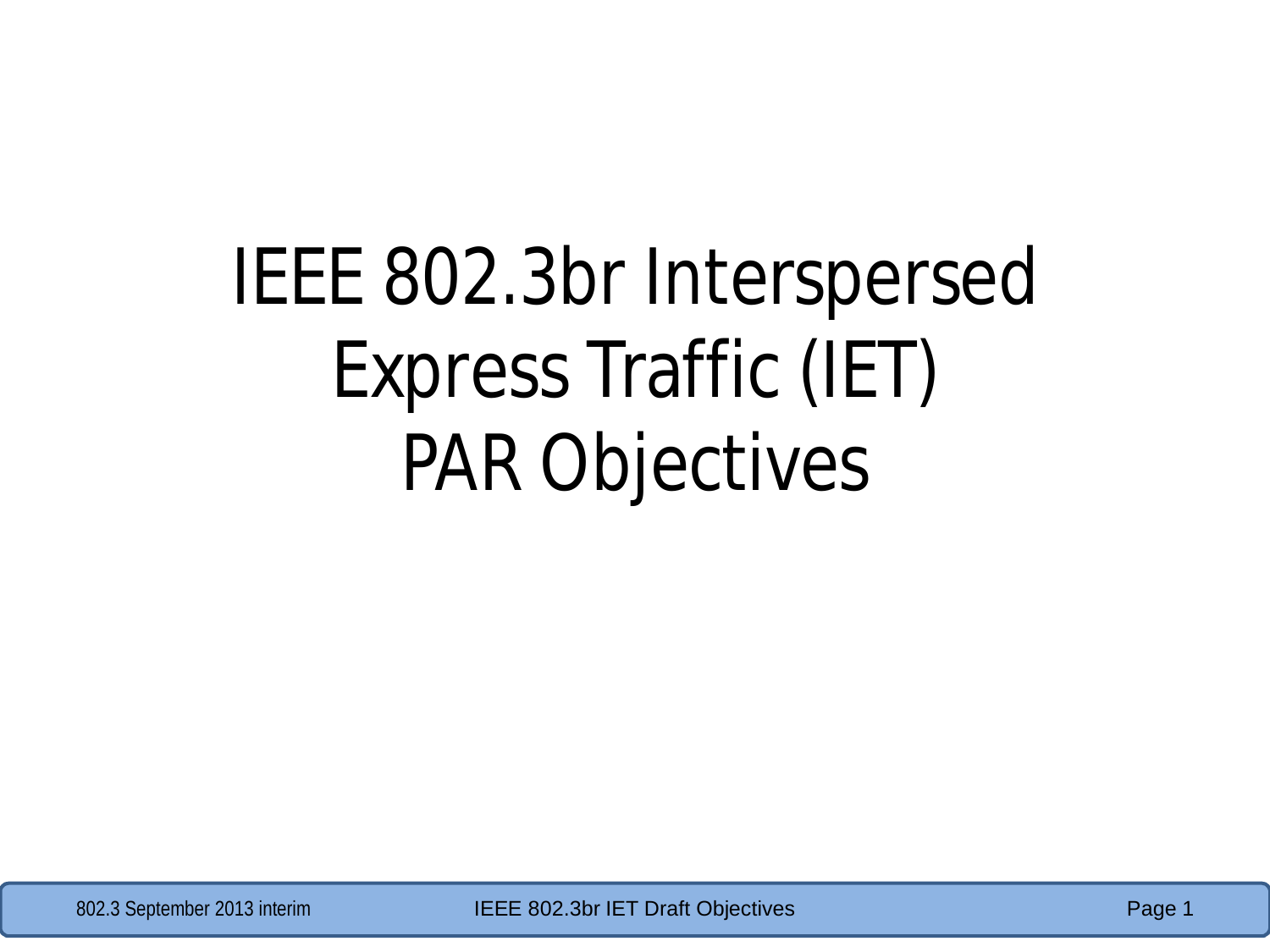## Objectives (1) – Approved in SG

- 1. Preserve the IEEE 802.3 Ethernet frame format at the MAC.
- 2. Preserve minimum and maximum MAC frame size of the current IEEE 802.3 standard.
- 3. Use the Clause 4/Annex 4A MAC without alteration.
- 4. Require no changes to PHYs.
- 5. Support full duplex operation only.
- 6. Preserve MAC/PLS service interface.
- 7. Do not degrade Mean Time to False Packet Acceptance (MTTFPA) at the MAC Service Interface.
- 8. The latency to initiate the transmission of an express frame shall be less than two times the minimum packet size plus IPG.